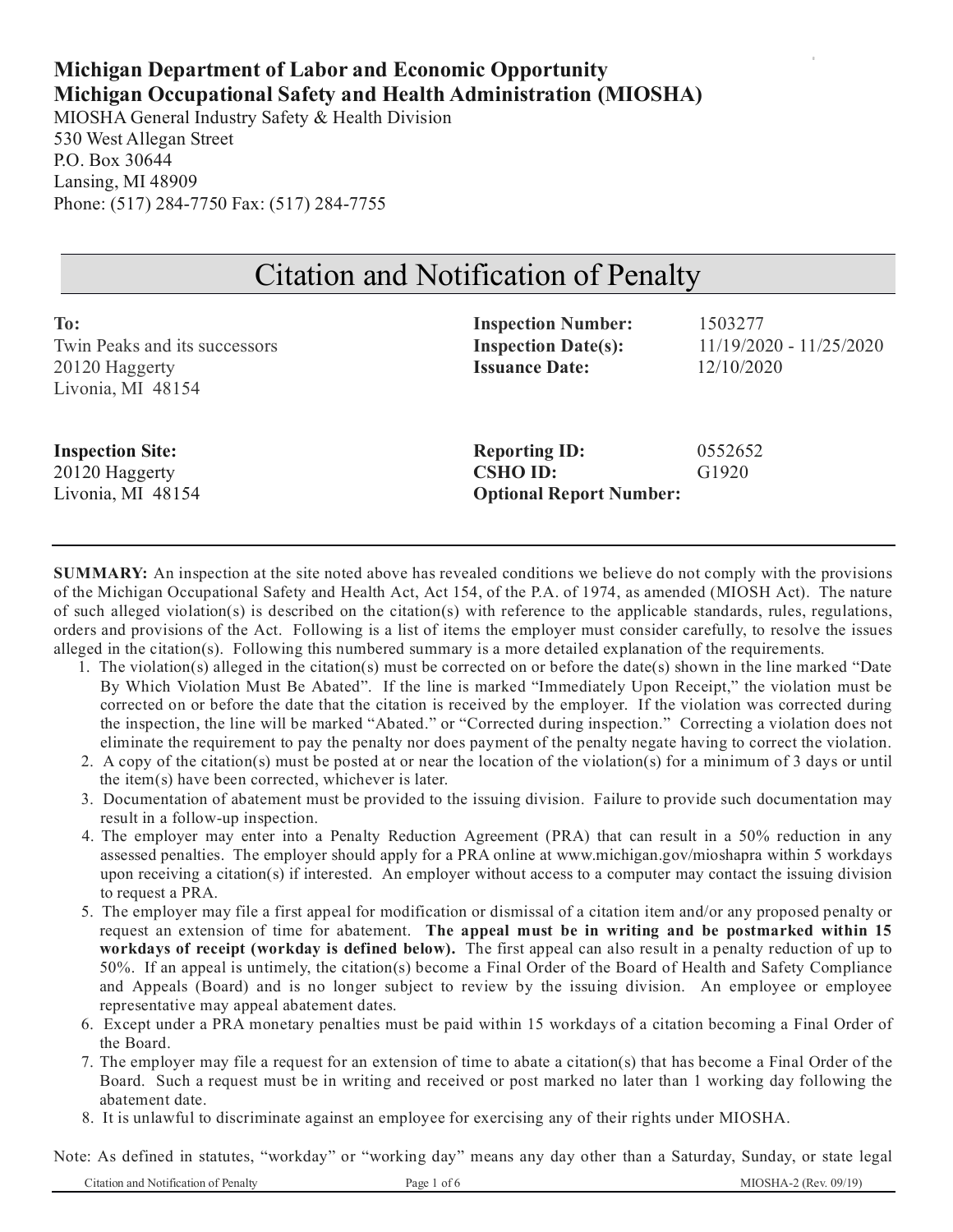holiday. The state legal holidays are:

January 1, New Year's Day The third Monday in January, Martin Luther King, Jr. Day February 12, Lincoln's birthday The third Monday of February, Washington's birthday The last Monday of May, Memorial or Decoration Day July 4, Independence Day The first Monday in September, Labor Day The second Monday in October, Columbus Day November 11, Veterans' Day The fourth Thursday of November, Thanksgiving Day December 25, Christmas Day

Please note whenever January 1; February 12; July 4; November 11; or December 25 fall on a Sunday, the next Monday following is deemed a public holiday (non-working day) for appeal purposes. However, there is no compensating day when one of the five dated holidays falls on a Saturday. Also, when computing the 15 working days, you do not count the date on which it is received; you start with the next working day. Additionally, the count is based on when the citation was received at the employer's location, not when it got to any particular person or office at the employer's location.

**I–CITATIONS:** The nature of the alleged violation(s) is described on the enclosed citation(s). These conditions must be corrected on or before the date(s) shown in the line marked "Date By Which Violation Must Be Abated." The issuing division may be contacted by telephone at the number indicated on the front of the citation for the purpose of discussing any issues related to the inspection or citation(s).

A copy of the citation(s) must be posted at or near the location of the violation for a minimum of 3 days or until the items have been corrected, whichever is later. The MIOSH Act provides for civil penalties of up to \$7,000 for each violation for failure to comply with posting requirements.

When compliance is achieved, a copy of the citation must be signed and returned to the issuing division along with documentation of abatement.

Documentation of abatement for citation items originally classified as "serious," "repeat," "fail-to-abate," "willful," or "instance-by-instance," require documentation as deemed appropriate by the issuing division. Examples of documentation for these violation classifications are:

(a) A detailed description of how the violation was abated.

- (b) Work orders or an invoice indicating the corrective work that has been done.
- (c) Photographs of the abated conditions.
- (d) Other forms of conclusive evidence that your employees are no longer exposed to the hazard.

For citation items classified as "other," submitting to the issuing division a signed copy of the citation item indicating the item has been abated is acceptable documentation of abatement. Submitting a document in writing, certifying abatement of the particular citation item is also acceptable for citation items classified as "other."

If the employer does not provide adequate documentation of abatement, a re-inspection may be conducted. Failure to correct an alleged violation within the abatement period may result in new or additional proposed penalties.

Correcting a violation prior to the expiration of the abatement date does not eliminate the requirement to pay the penalty. Payment of the penalty does not eliminate the requirement of correcting the violation.

**II–PENALTY REDUCTION:** In addition to the appeal rights afforded by the MIOSH Act, the Michigan Occupational Safety and Health Administration has implemented a program for negotiating an expedited settlement of penalties with the employers known as a Penalty Reduction Agreement (PRA). This is a program designed to reach abatement of the hazard at the earliest possible opportunity and reduce the need for formal appeals. The penalty reduction (PRA) can result in a penalty reduction of 50% provided the issuing division and the employer agree to a number of specified conditions. These conditions include an agreement by the employer to accept all of the citations issued and to:

- (a) Not appeal further.
- (b) Abate all items within the abatement period.
- (c) Provide proof of abatement.
- (d) Pay all agreed upon penalties as required (within 15 working days of approval of the PRA.)

(e) Abide by any other mutually agreed upon actions.

Inspections involving a fatality, the Severe Violator Enforcement Program (SVEP), or willful citations are not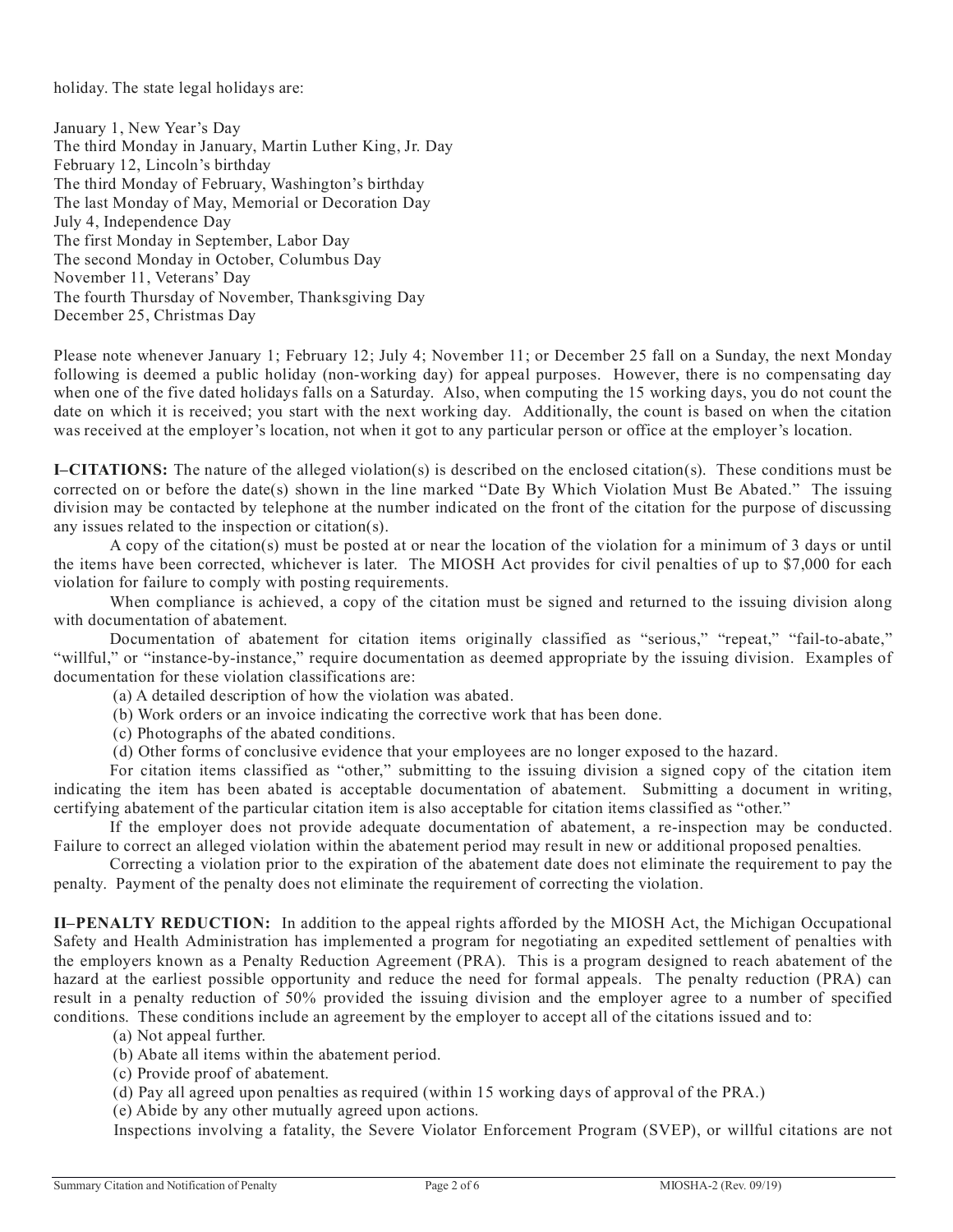eligible for the program. Construction citations must be confirmed as corrected by the issuing division before a penalty reduction agreement can be approved.

If you are interested in pursuing a PRA, you should apply online at www.michigan.gov/mioshapra **within 5 workdays upon receipt of the citation(s)**, but no later than the 15th workday beyond receipt of the citation(s). If you do not have access to a computer, you should contact the issuing division within the same timeframe to request a PRA. If the employer wishes to accept the conditions stated above and the process can be completed within 15 workdays from receipt, then no appeal need be filed.

**III–CITATION APPEAL:** An employer may file a first appeal to the issuing division in writing for modification or dismissal of a citation item and/or any proposed penalty or an extension of time for abatement. The first appeal can also result in a penalty reduction of up to 50% providing the issuing division and the employer agree to the conditions (a) through (e) as stated in Section II, PENALTY REDUCTION (above).

An employee or employee representative may appeal in writing the reasonableness of the abatement date(s). The envelope containing an appeal must be postmarked no later than the 15th workday following receipt of the citation.

If a citation is not appealed within 15 workdays of receipt, then the citation becomes a Final Order of the Board of Health and Safety Compliance and Appeals (Board). Final Order citations are not subject to review by the issuing division unless the Bureau of Hearings establishes good cause for the late appeal.

An appeal must specify the item(s) appealed and that portion of the item (e.g., violation, abatement date, penalty) which is being appealed and include a certification that the appeal has been posted or given to affected employees or their representatives. If the issuing division meets with the employer to discuss an appeal, the issuing division will notify the employee representative and allow attendance at the meeting.

The issuing division will notify an employer of its decision within 15 workdays of the receipt of the employer's written appeal. The decision must be posted at the location of the subject citation.

If an employer, employee or employee representative is not satisfied with this decision then they may file a second appeal. The appeal must be in writing and the envelope containing the second appeal must be postmarked within 15 workdays of the receipt of the issuing division's decision on the first appeal. If the issuing division's decision is not appealed then the citation becomes a Final Order of the Board.

**IV–PAYMENT OF MONETARY PENALTIES:** Unless subject to a PRA, payment must be made within 15 workdays of the date a proposed penalty of a citation becomes a Final Order of the Board. This would be the 30th workday after receipt of each citation item that is not appealed. For payment of a penalty, make a check or money order payable to the "State of Michigan" and remit to the issuing division at the address shown on the citation. Please record the inspection number, citation and item number on the check, money order or transmittal letter.

**V–EXTENSION OF TIME TO ABATE:** An employer may file a petition for modification of abatement date(s) (PMA) on an item of a citation, which has become a Final Order of the Board. The PMA must be submitted to the issuing division in writing by personal delivery or postmarked no later than one day following the abatement date, and a copy posted near the place the citation was posted. An employer must have made a good faith effort to correct the violation by the abatement date, and has or will not be successful because of factors beyond the employer's reasonable control. A PMA must include:

(a) Steps taken to achieve compliance.

(b) The specific additional abatement time necessary.

(c) The reasons the additional time is needed.

(d) Available interim steps being taken to safeguard the employees against the cited hazard during the abatement period.

(e) A certification that a copy of the PMA has been posted for employees at the location of the subject citation.

The posted copy must remain posted for a minimum of 10 workdays.

If the issuing division or affected employees file an objection to the PMA within 10 workdays of the employer's filing date, the Board will schedule a hearing and advise the employer of the date, time, and place of the hearing.

**VI–EMPLOYEE DISCRIMINATION:** Section 65 of the MIOSH Act, prohibits discrimination by an employer against an employee for filing a complaint or exercising any rights under the MIOSH Act, as amended. If an employee believes that he or she was discharged or otherwise discriminated against as a result of filing a complaint, they may file a complaint with the MIOSHA Employee Discrimination Section within 30 days after the violation occurs.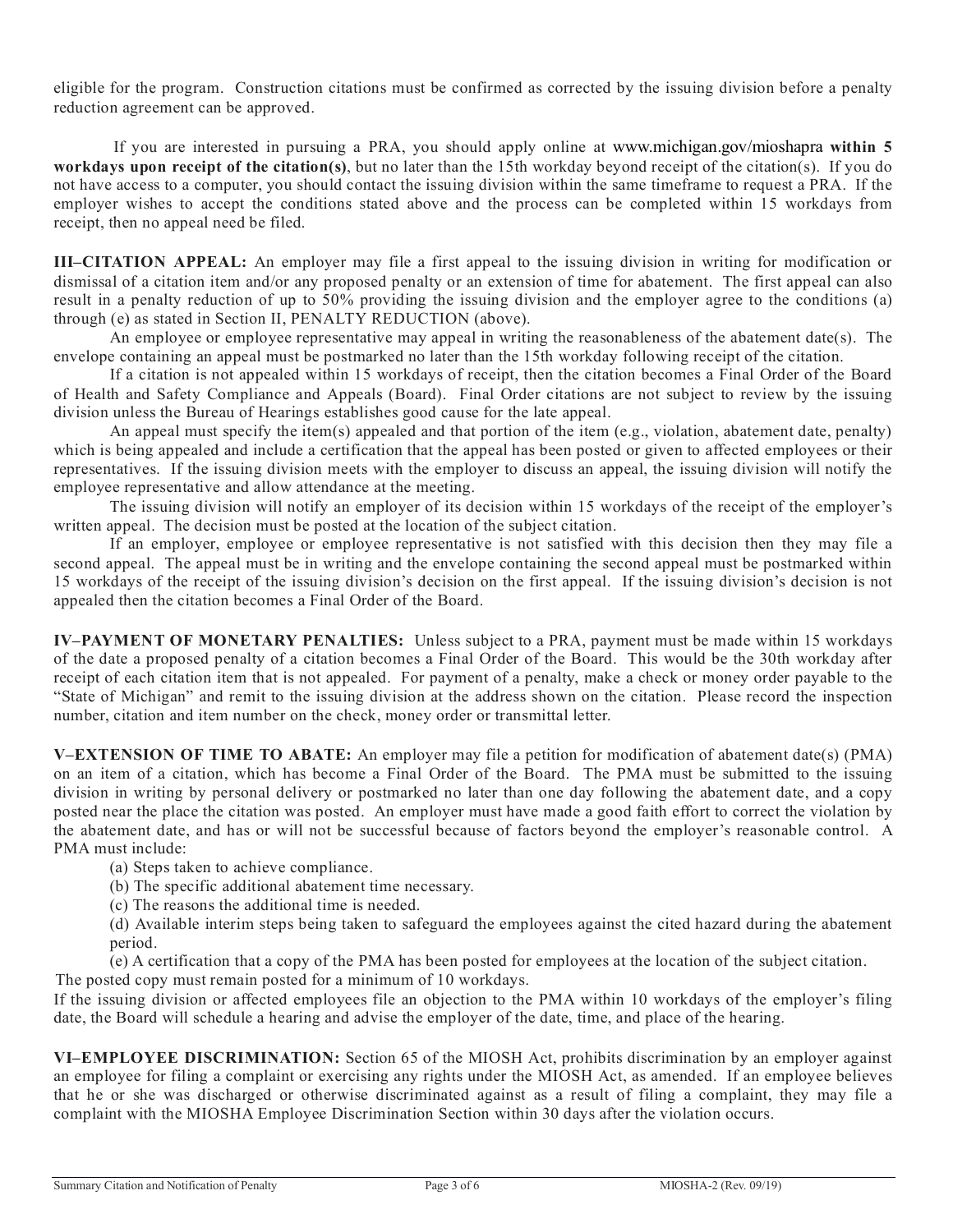**VII–STATE CONSULTATION EDUCATION AND TRAINING SERVICES:** The MIOSHA Consultation Education and Training (CET) Division offers a wide range of services to help businesses with their health and safety practices. CET services include: helping employers create a Safety and Health Management System, seminars and workshops, onsite consultations, hazard surveys, an equipment loan program and information material. The majority of CET services are provided free of charge to Michigan employers and employees. For information on these services, contact the CET Division at (517) 284-7720 or visit their web site at www.mi.gov/miosha.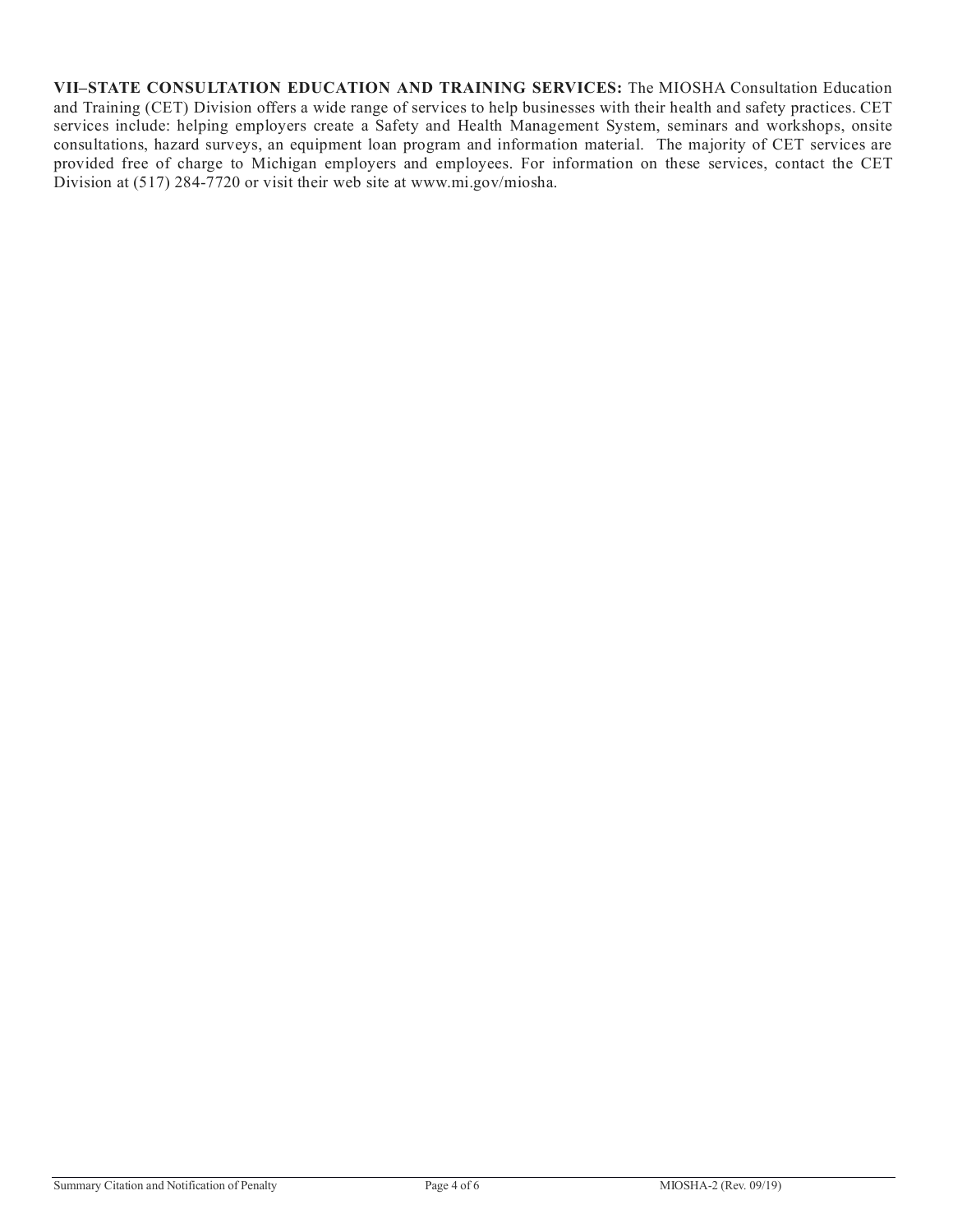**Michigan Department of Labor 5 1503277** Inspection Number: 1503277 **and Economic Opportunity Inspection Date(s):**  $11/19/2020 - 11/25/2020$ 530 West Allegan Street **Issuance Date:** 12/10/2020

P.O. Box 30644 Lansing, MI 48909 Phone: (517) 284-7750 Fax: (517) 284-7755

## **Citation and Notification of Penalty**

**Company Name:** Twin Peaks and its successors **Inspection Site:** 20120 Haggerty, Livonia, MI 48154

**Optional Reporting Number:** 

Citation 1 Item 1 Type of Violation: **Other-than-Serious** 

Rule (4)(1):EMERGENCY RULES - CORONAVIRUS DISEASE 2019 (COVID-19) [REF MCL 24.248] The employer shall develop and implement a written COVID-19 preparedness and response plan, consistent with the current guidance for COVID-19 from the US Centers for Disease Control and Prevention (CDC) and recommendations in "Guidance on Preparing Workplaces for COVID-19," developed by the Occupational Health and Safety Administration (OSHA).

 $\_$  ,  $\_$  ,  $\_$  ,  $\_$  ,  $\_$  ,  $\_$  ,  $\_$  ,  $\_$  ,  $\_$  ,  $\_$  ,  $\_$  ,  $\_$  ,  $\_$  ,  $\_$  ,  $\_$  ,  $\_$  ,  $\_$  ,  $\_$  ,  $\_$  ,  $\_$  ,  $\_$  ,  $\_$  ,  $\_$  ,  $\_$  ,  $\_$  ,  $\_$  ,  $\_$  ,  $\_$  ,  $\_$  ,  $\_$  ,  $\_$  ,  $\_$  ,  $\_$  ,  $\_$  ,  $\_$  ,  $\_$  ,  $\_$  ,

(On November, 11, 2020, the employer had not developed a written COVID-19 preparedness and response plan.)

**Date By Which Violation Must be Abated: Corrected During Inspection Proposed Penalty:** \$0.00

**Authorized Signature**